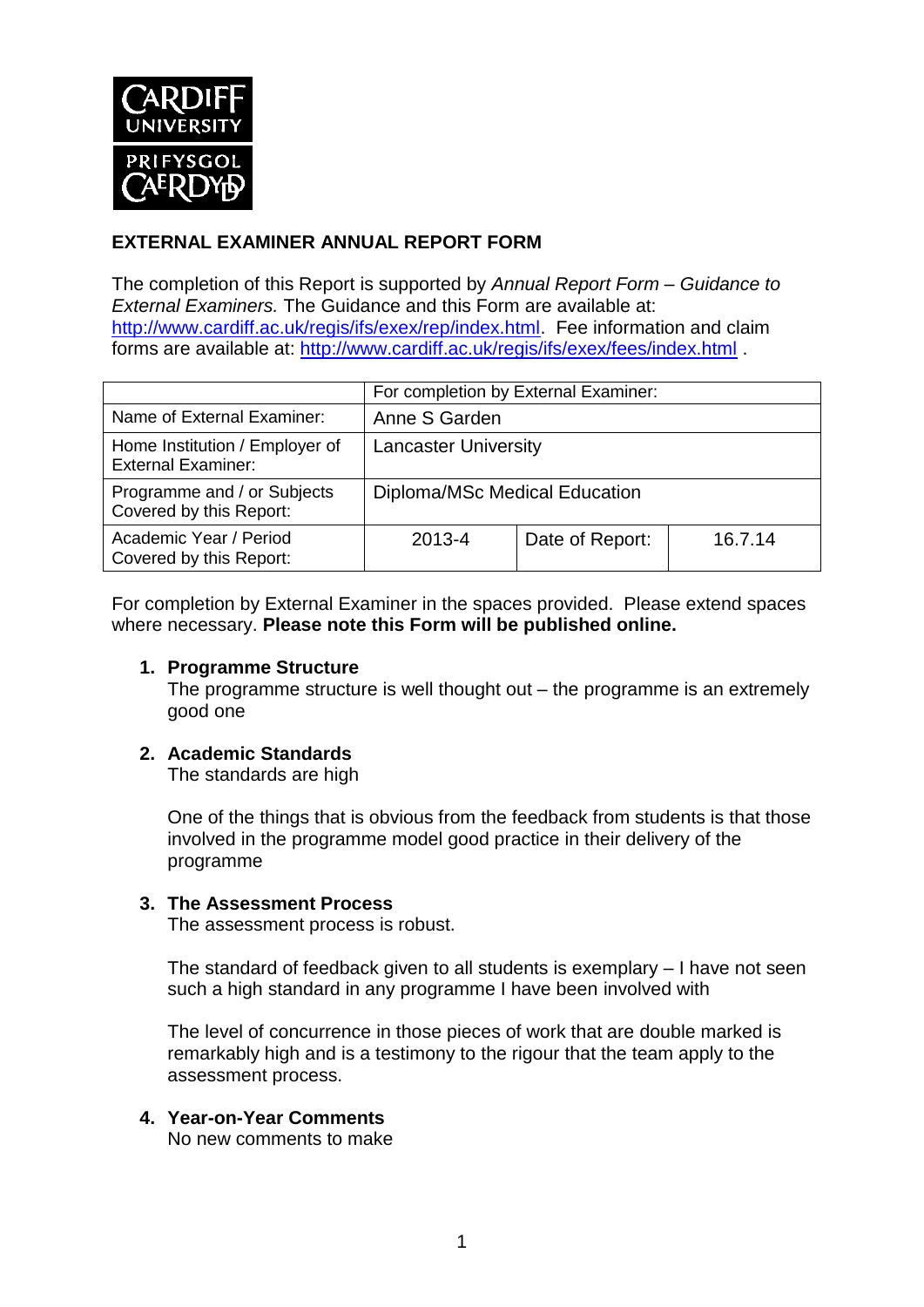#### **5. Preparation / Induction Activity (for new External Examiners only)** N\A

#### **6. Noteworthy Practice and Enhancement**

The degree to which the team delivering this programme undertake review of the programme is worthy of comment. They evaluate individual modules as well as the overall programme – and it is obvious that this evaluation is reviewed and appropriate action taken. While it was a very positive experience to have an opportunity to meet one of the students (who gave a very glowing report of all aspects of her experience) to have such full feedback on all aspects of the programme gives a much fuller overview. It should be said that the overall the feedback from the evaluation was extremely positive.

I have commented in this report and in many previous reports about the quantity and quality of feedback given on students' work. That is also noteworthy

#### **7. Appointment Overview (for retiring External Examiners only)** This is an outstanding programme.

It is obvious in reviewing the design and delivery over the past years that the team delivering it are utterly committed to producing a high quality experience and qualification. The evidence is of a programme that has been refined and honed.

The team are to be highly commended for their knowledge, commitment, enthusiasm and the final product.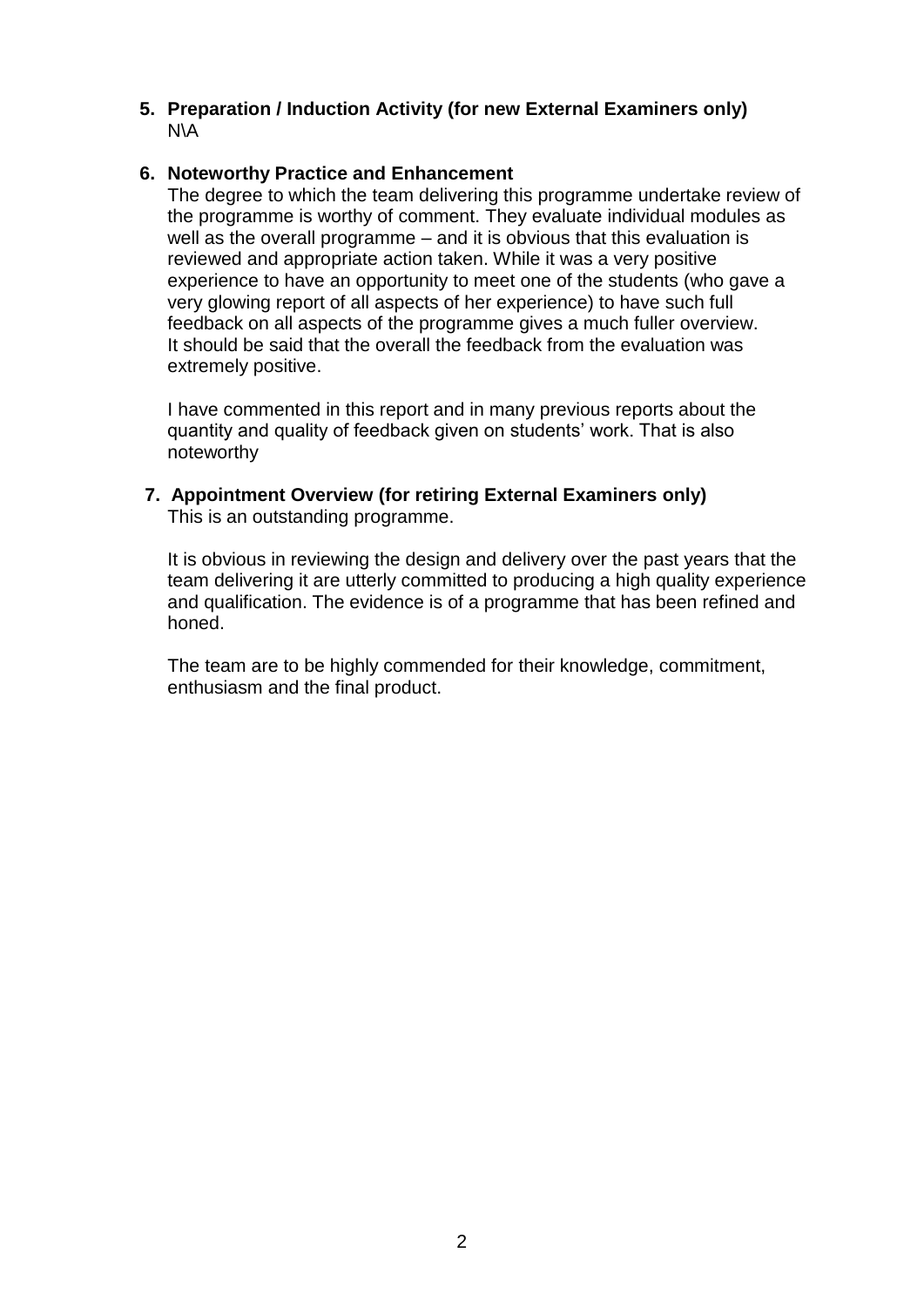# **8. Annual Report Checklist**

Please include appropriate comments within Sections 1-7 above for any answer of 'No'.

|                                              |                                                                                                                                                             | <b>Yes</b><br>(Y)  | <b>No</b><br>(N) | N/A<br>(N/A) |
|----------------------------------------------|-------------------------------------------------------------------------------------------------------------------------------------------------------------|--------------------|------------------|--------------|
| <b>Programme/Course Information</b>          |                                                                                                                                                             |                    |                  |              |
| 8.1                                          | Did you receive sufficient information about the Programme and<br>its contents, learning outcomes and assessments?                                          | X                  |                  |              |
| 8.2                                          | Were you asked to comment on any changes to the assessment<br>of the Programme?                                                                             |                    |                  | x            |
| <b>Draft Examination Question Papers</b>     |                                                                                                                                                             |                    |                  |              |
| 8.3                                          | Were you asked to approve all examination papers contributing<br>to the final award?                                                                        |                    |                  | X            |
| 8.4                                          | Were the nature, spread and level of the questions appropriate?                                                                                             |                    |                  | X            |
| 8.5                                          | Were suitable arrangements made to consider your comments?                                                                                                  |                    |                  | X            |
|                                              | <b>Marking Examination Scripts</b>                                                                                                                          |                    |                  |              |
| 8.6                                          | Did you receive a sufficient number of scripts to be able to assess<br>whether the internal marking and classifications were appropriate<br>and consistent? |                    |                  | X            |
| 8.7                                          | Was the general standard and consistency of marking<br>appropriate?                                                                                         |                    |                  | X            |
| 8.8                                          | Were the scripts marked in such a way as to enable you to see<br>the reasons for the award of given marks?                                                  |                    |                  | X            |
| 8.9                                          | Were you satisfied with the standard and consistency of marking<br>applied by the internal examiners?                                                       |                    |                  | X            |
| 8.10                                         | In your judgement, did you have the opportunity to examine a<br>sufficient cross-section of candidates' work contributing to the<br>final assessment?       |                    |                  | X            |
| <b>Coursework and Practical Assessments</b>  |                                                                                                                                                             |                    |                  |              |
| 8.11                                         | Was the choice of subjects for coursework and / or practical<br>assessments appropriate?                                                                    | X                  |                  |              |
| 8.12                                         | Were you afforded access to an appropriate sample of<br>coursework and / or practical assessments?                                                          | $\pmb{\mathsf{X}}$ |                  |              |
| 8.13                                         | Was the method and general standard of assessment<br>appropriate?                                                                                           | X                  |                  |              |
| 8.14                                         | Is sufficient feedback provided to students on their assessed<br>work?                                                                                      | X                  |                  |              |
| <b>Clinical Examinations (if applicable)</b> |                                                                                                                                                             |                    |                  |              |
| 8.15                                         | Were satisfactory arrangements made for the conduct of clinical<br>assessments?                                                                             |                    |                  | X            |
|                                              | <b>Sampling of Work</b>                                                                                                                                     |                    |                  | X            |
| 8.16                                         | Were you afforded sufficient time to consider samples of<br>assessed work?                                                                                  | X                  |                  |              |
|                                              | <b>Examining Board Meeting</b>                                                                                                                              |                    |                  |              |